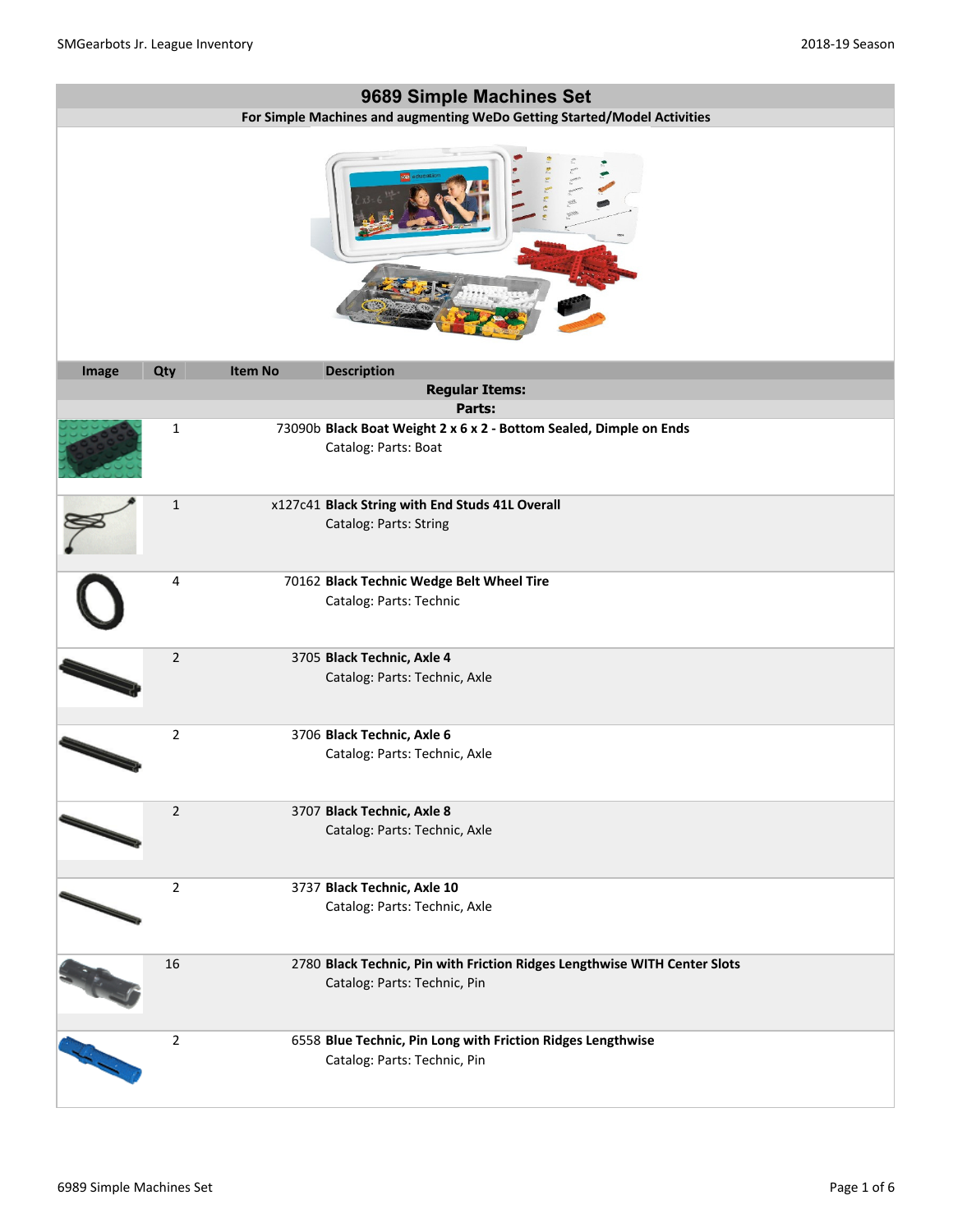|       |                |                | 9689 Simple Machines Set                                                                                         |
|-------|----------------|----------------|------------------------------------------------------------------------------------------------------------------|
|       |                |                | For Simple Machines and augmenting WeDo Getting Started/Model Activities                                         |
|       |                |                |                                                                                                                  |
| Image | Qty            | <b>Item No</b> | <b>Description</b>                                                                                               |
|       |                |                | <b>Regular Items:</b>                                                                                            |
|       | $\overline{2}$ |                | 87083 Dark Bluish Gray Technic, Axle 4 with Stop<br>Catalog: Parts: Technic, Axle                                |
|       | 4              |                | 3647 Dark Bluish Gray Technic, Gear 8 Tooth Type 1<br>Catalog: Parts: Technic, Gear                              |
|       | $\sqrt{2}$     |                | 3648 Dark Bluish Gray Technic, Gear 24 Tooth (New Style with Single Axle Hole)<br>Catalog: Parts: Technic, Gear  |
|       | $\mathbf{1}$   |                | 88286 Dark Brown Minifig, Headgear Hair Female Ponytail Long French Braided<br>Catalog: Parts: Minifig, Headgear |
|       | $\overline{2}$ |                | 6587 Dark Tan Technic, Axle 3 with Stud<br>Catalog: Parts: Technic, Axle                                         |
|       | 4              |                | 3022 Green Plate 2 x 2<br>Catalog: Parts: Plate                                                                  |
|       | 4              |                | 3020 Green Plate 2 x 4<br>Catalog: Parts: Plate                                                                  |
|       | 16             |                | 3713 Light Bluish Gray Technic Bush<br>Catalog: Parts: Technic                                                   |
|       | $\overline{4}$ |                | 4185 Light Bluish Gray Technic Wedge Belt Wheel (Pulley)<br>Catalog: Parts: Technic                              |

н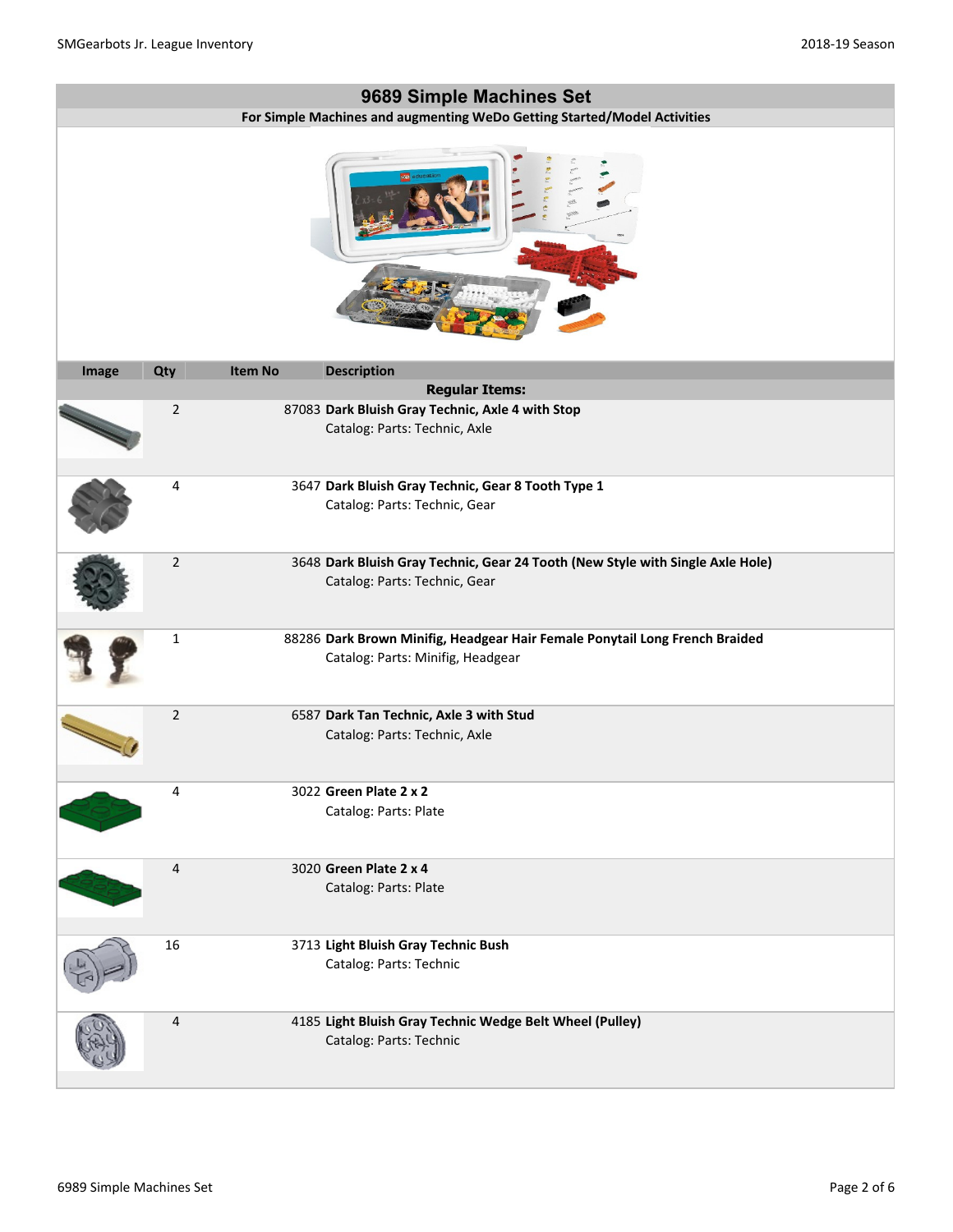|       |                |                | 9689 Simple Machines Set                                                                                              |
|-------|----------------|----------------|-----------------------------------------------------------------------------------------------------------------------|
|       |                |                | For Simple Machines and augmenting WeDo Getting Started/Model Activities                                              |
|       |                |                |                                                                                                                       |
| Image | Qty            | <b>Item No</b> | <b>Description</b>                                                                                                    |
|       |                |                | <b>Regular Items:</b>                                                                                                 |
|       | $\overline{2}$ |                | 4519 Light Bluish Gray Technic, Axle 3<br>Catalog: Parts: Technic, Axle                                               |
|       | $\overline{2}$ |                | 32073 Light Bluish Gray Technic, Axle 5<br>Catalog: Parts: Technic, Axle                                              |
|       | $\overline{2}$ |                | 44294 Light Bluish Gray Technic, Axle 7<br>Catalog: Parts: Technic, Axle                                              |
|       | $\overline{2}$ |                | 3650b Light Bluish Gray Technic, Gear 24 Tooth Crown with Reinforcements (New Style)<br>Catalog: Parts: Technic, Gear |
|       | $\overline{2}$ |                | 3649 Light Bluish Gray Technic, Gear 40 Tooth<br>Catalog: Parts: Technic, Gear                                        |
|       | $\mathbf{1}$   |                | 33299 Light Bluish Gray Technic, Liftarm 1 x 3 with 2 Axle Holes and Pin / Crank<br>Catalog: Parts: Technic, Liftarm  |
|       | $10\,$         |                | 3673 Light Bluish Gray Technic, Pin without Friction Ridges Lengthwise<br>Catalog: Parts: Technic, Pin                |
|       | $1\,$          |                | 96874 Orange Human Tool, Brick and Axle Separator<br>Catalog: Parts: (Other)                                          |
|       | $\mathbf{1}$   |                | 4485b Orange Minifig, Headgear Cap - Short Curved Bill<br>Catalog: Parts: Minifig, Headgear                           |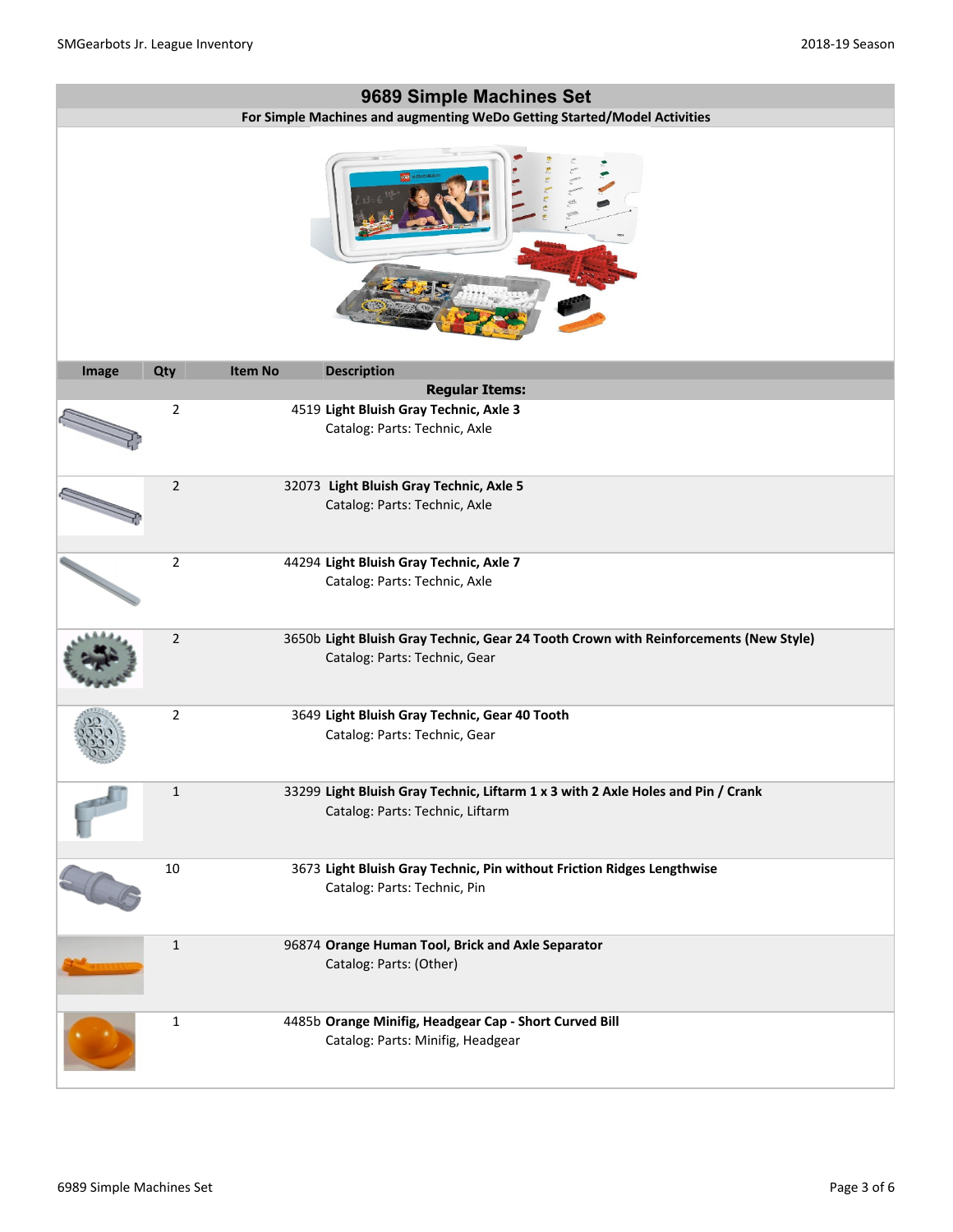|       |                |                | 9689 Simple Machines Set                                                                                                                                        |
|-------|----------------|----------------|-----------------------------------------------------------------------------------------------------------------------------------------------------------------|
|       |                |                | For Simple Machines and augmenting WeDo Getting Started/Model Activities                                                                                        |
|       |                |                |                                                                                                                                                                 |
| Image | Qty            | <b>Item No</b> | <b>Description</b>                                                                                                                                              |
|       |                |                | <b>Regular Items:</b>                                                                                                                                           |
|       | 1              |                | 973pb0638c01 (Inv) Orange Torso Halter Top with Medium Blue Trim and Flowers Pattern / Yellow Arms / Yellow<br>Hands<br>Catalog: Parts: Minifig, Torso Assembly |
|       | $\overline{2}$ |                | 3001 Red Brick 2 x 4                                                                                                                                            |
|       |                |                | Catalog: Parts: Brick                                                                                                                                           |
|       | $\overline{2}$ |                | 970c00 (Inv) Red Hips and Legs<br>Catalog: Parts: Minifig, Legs Assembly                                                                                        |
|       | 4              |                | 32062 Red Technic, Axle 2 Notched<br>Catalog: Parts: Technic, Axle                                                                                              |
|       | 4              |                | 3700 Red Technic, Brick 1 x 2 with Hole<br>Catalog: Parts: Technic, Brick                                                                                       |
|       | 4              |                | 3701 Red Technic, Brick 1 x 4 with Holes<br>Catalog: Parts: Technic, Brick                                                                                      |
|       | 4              |                | 3894 Red Technic, Brick 1 x 6 with Holes<br>Catalog: Parts: Technic, Brick                                                                                      |
|       | 4              |                | 3702 Red Technic, Brick 1 x 8 with Holes<br>Catalog: Parts: Technic, Brick                                                                                      |
|       | $\overline{4}$ |                | 3703 Red Technic, Brick 1 x 16 with Holes<br>Catalog: Parts: Technic, Brick                                                                                     |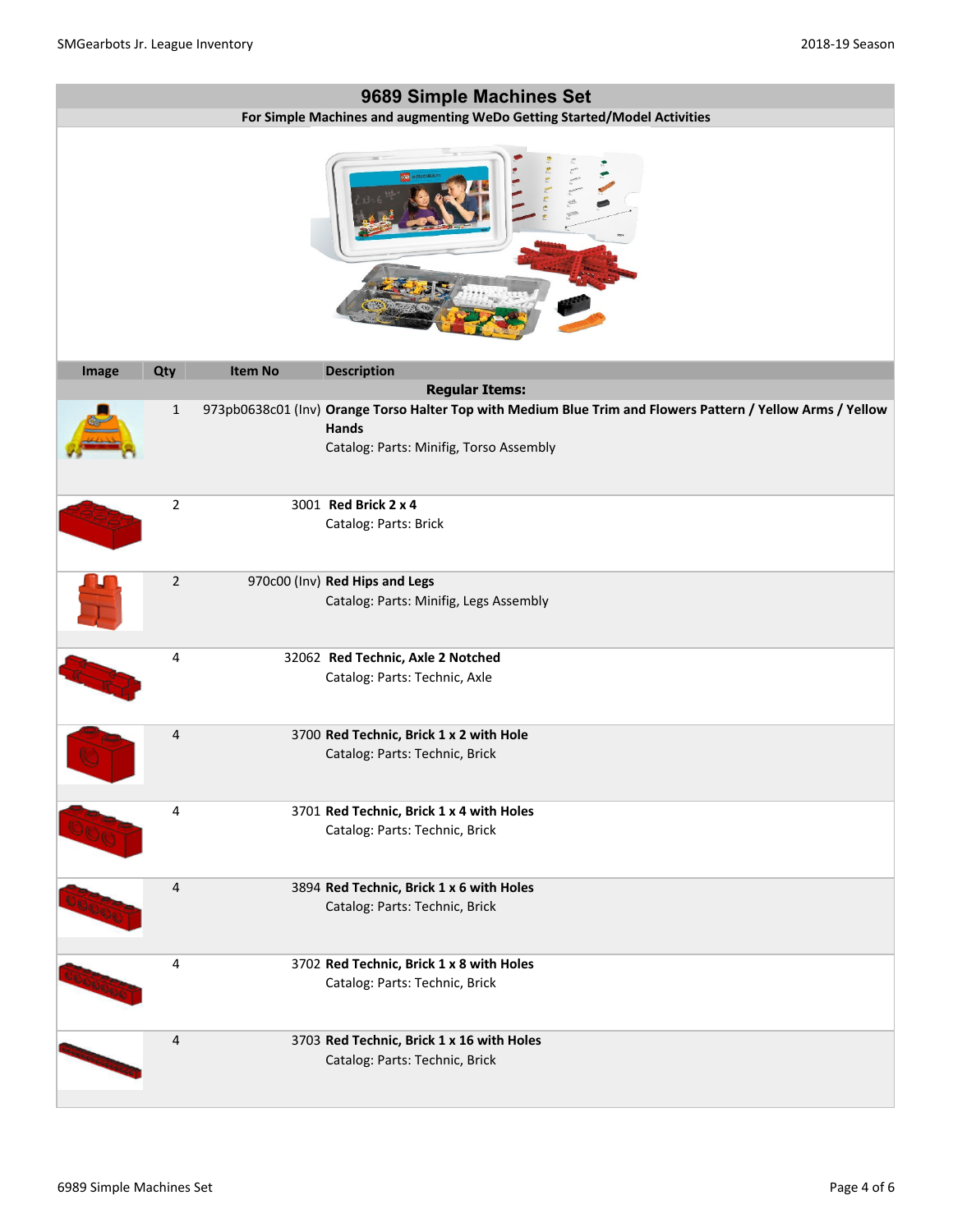|       |                |                | 9689 Simple Machines Set<br>For Simple Machines and augmenting WeDo Getting Started/Model Activities                                         |
|-------|----------------|----------------|----------------------------------------------------------------------------------------------------------------------------------------------|
|       |                |                |                                                                                                                                              |
| Image | Qty            | <b>Item No</b> | <b>Description</b>                                                                                                                           |
|       |                |                | <b>Regular Items:</b>                                                                                                                        |
|       | 10             |                | 3749 Tan Technic, Axle Pin without Friction Ridges Lengthwise<br>Catalog: Parts: Technic, Axle                                               |
|       | 8              |                | 3023 White Plate 1 x 2<br>Catalog: Parts: Plate                                                                                              |
|       | 4              |                | 3710 White Plate 1 x 4<br>Catalog: Parts: Plate                                                                                              |
|       | $\overline{4}$ |                | 3666 White Plate 1 x 6<br>Catalog: Parts: Plate                                                                                              |
|       | 4              |                | 3460 White Plate 1 x 8<br>Catalog: Parts: Plate                                                                                              |
|       | $\overline{2}$ |                | 3709b White Technic, Plate 2 x 4 with 3 Holes<br>Catalog: Parts: Technic, Plate                                                              |
|       | 6              |                | 32001 White Technic, Plate 2 x 6 with 5 Holes<br>Catalog: Parts: Technic, Plate                                                              |
|       | $\mathbf{1}$   |                | 973pb0549c01 (Inv) White Torso Classic Space Minifig Floating Pattern / Green Arms / Yellow Hands<br>Catalog: Parts: Minifig, Torso Assembly |
|       | 4              |                | 3941 Yellow Brick, Round 2 x 2<br>Catalog: Parts: Brick, Round                                                                               |